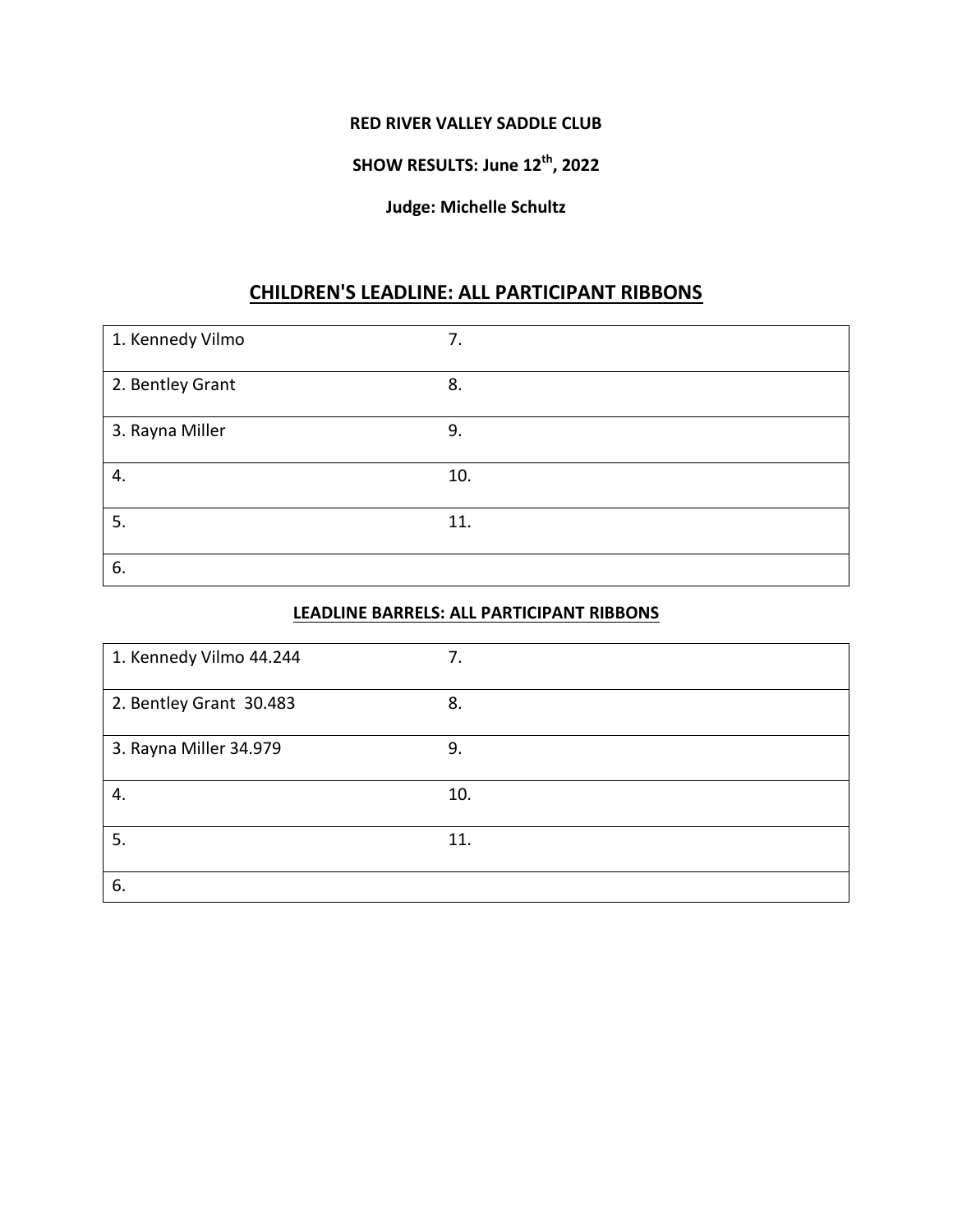### **LEADLINE POLES: ALL PARTICIPANT RIBBONS**

| 1. Kennedy Vilmo 32.704 | 7.  |
|-------------------------|-----|
| 2. Bentley Grant 20.183 | 8.  |
| 3. Rayna Miller N/T     | 9.  |
| 4.                      | 10. |
| 5.                      | 11. |
| 6.                      |     |

#### **LEADLINE KEYHOLE: ALL PARTICIPANT RIBBONS**

| 1. Kennedy Vilmo 18.128 | 7.  |
|-------------------------|-----|
| 2. Bentley Grant 16.618 | 8.  |
| 3. Rayna Miller 13.698  | 9.  |
| 4.                      | 10. |
| 5.                      | 11. |
| 6.                      |     |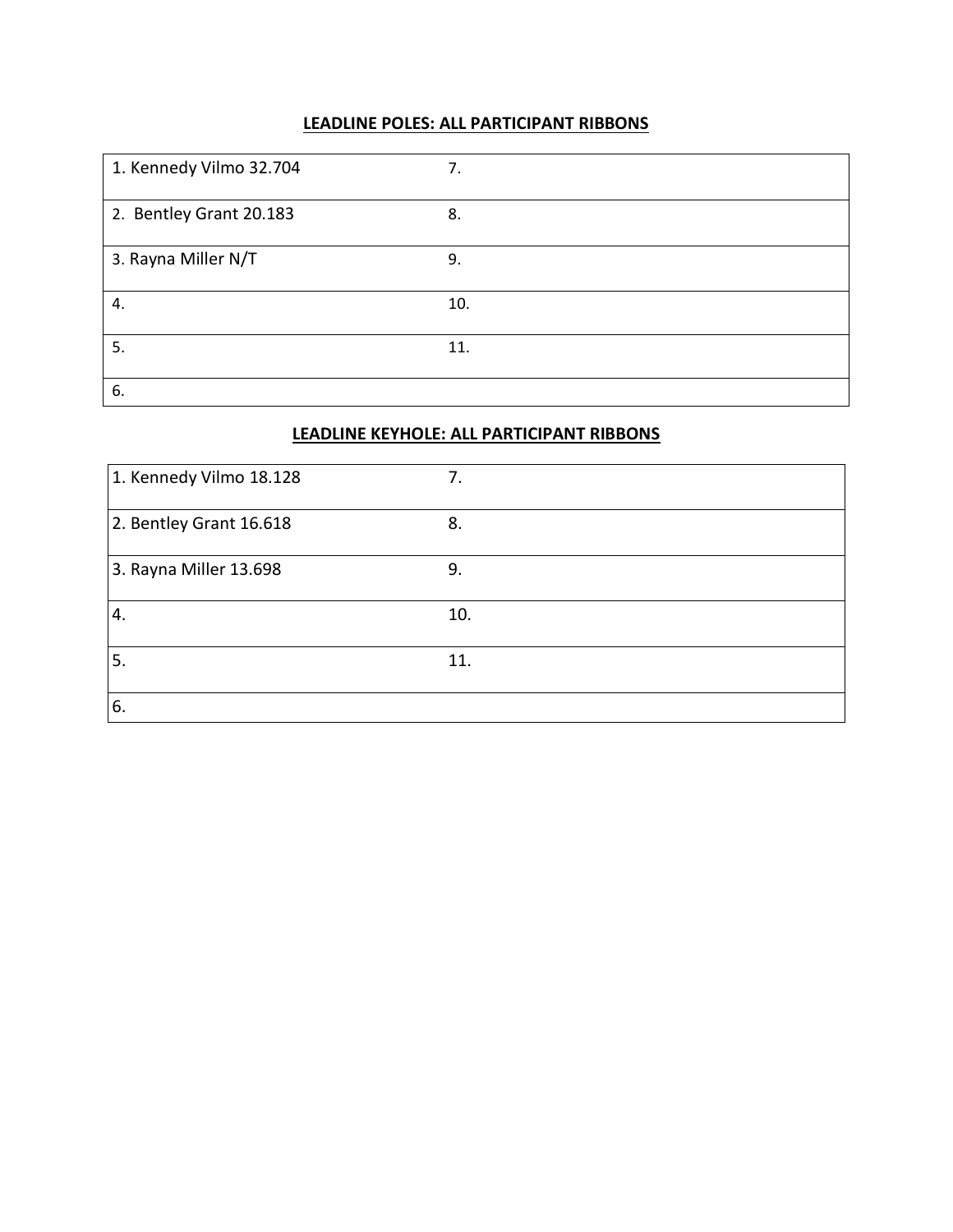### **SHOWMANSHIP AT HALTER**

| <b>PEE WEE</b>     | <b>CHILDREN</b>                           | <b>JUNIORS</b>                                                                  | <b>ADULTS</b>   |
|--------------------|-------------------------------------------|---------------------------------------------------------------------------------|-----------------|
| 1. Laken Mongeau   | 1. Morgan Cole                            | 1. Madeline Brendemuhl1. Melody Okke                                            |                 |
|                    |                                           | 2. Sterling Abentroth 2. Willow Abentroth 2. Hadley Abentroth 2. Christy Neiber |                 |
| 3. Sully Abentroth | 3. Dan Babolian                           | 3. Calais Olson                                                                 | 3. Cayley Steen |
| 4. Tenleigh Grant  | 4. Jacqueline Brendemuhl 4. Jerran Madson |                                                                                 | 4.              |
| 5.                 | 5.                                        | 5. Bella Madson                                                                 | 5.              |
| 6.                 | 6.                                        | 6.                                                                              | 6.              |

## **SENIOR SHOWMANSHIP AT HALTER**

| 1. Kathy Valan    | 4. Patti Steen |
|-------------------|----------------|
| 2. Debi Langerud  | 5. Deb Aakre   |
| 3. Carol Sheridan | 6. Karen Lewis |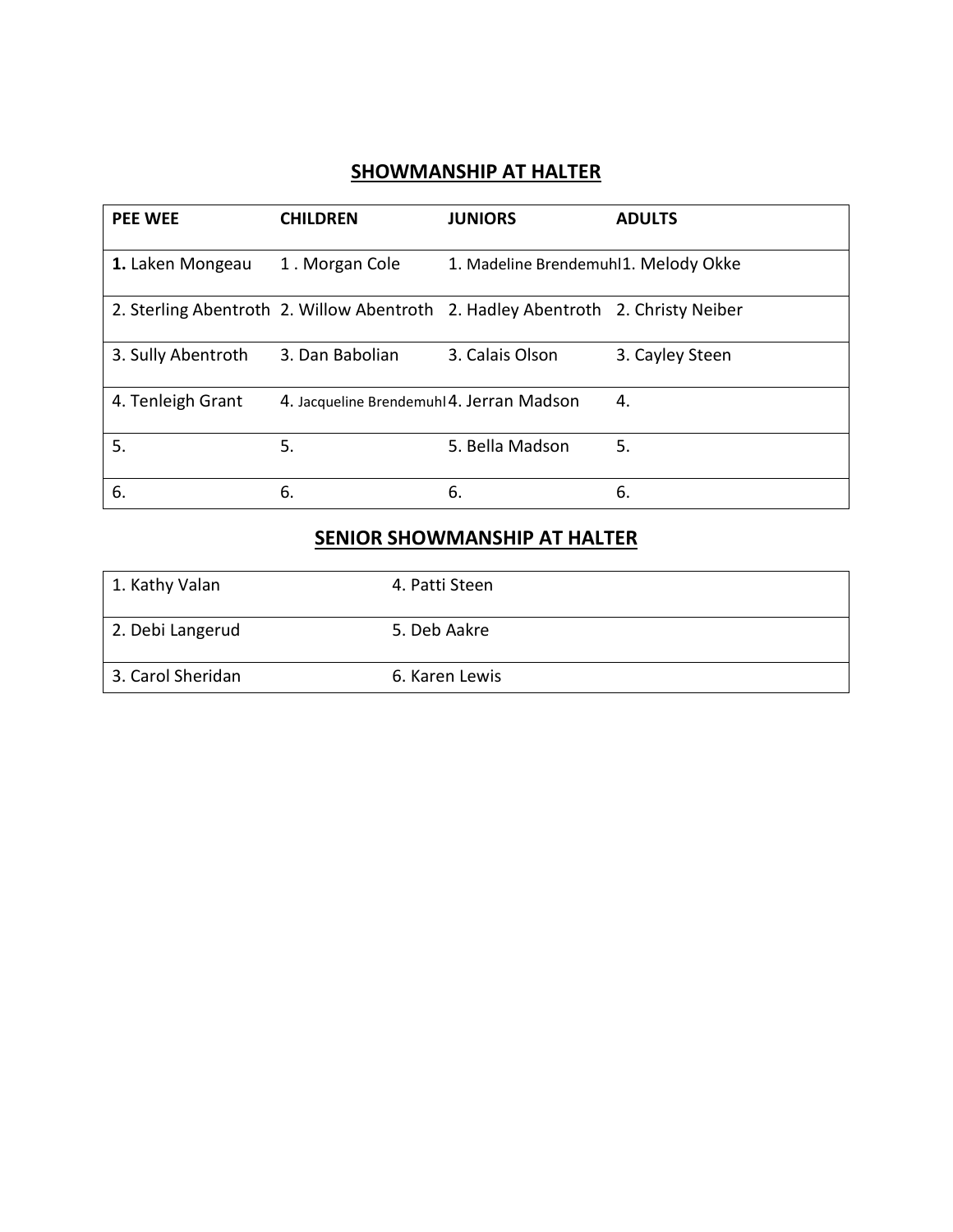## **OPEN WALK-TROT WESTERN PLEASURE**

| 1. Diane Brommenschenkel |  |
|--------------------------|--|
| 2.                       |  |
| э.                       |  |
|                          |  |

## **OPEN ENGLISH**

| 1. Morgan Cole |  |
|----------------|--|
| <u>.</u>       |  |
| . پ            |  |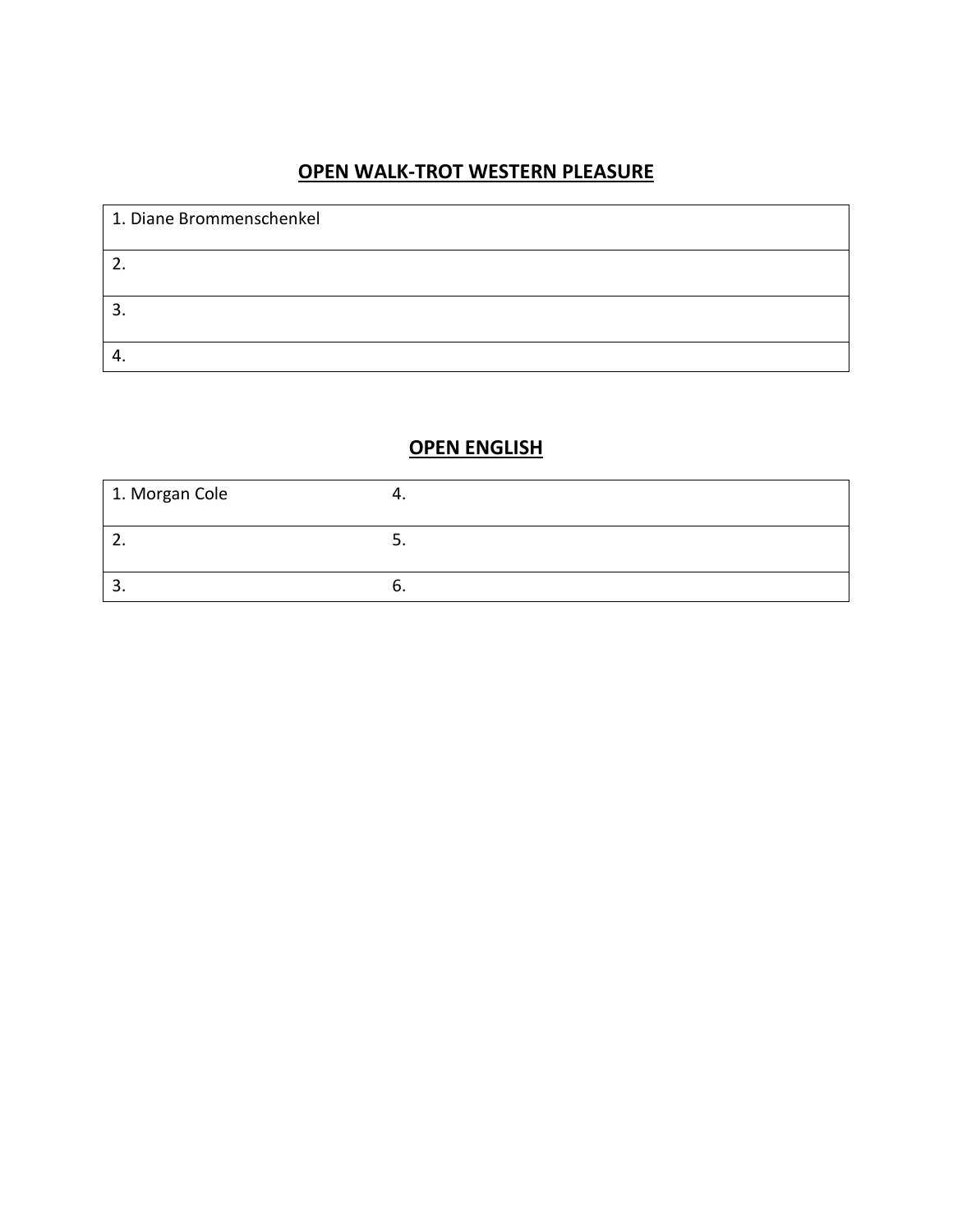#### **WESTERN PLEASURE**

| <b>PEE WEES</b>    | <b>CHILDRENS</b>                                           | <b>JUNIORS</b>                                                    | <b>ADULTS</b>     |
|--------------------|------------------------------------------------------------|-------------------------------------------------------------------|-------------------|
| 1. Tenleigh Grant  |                                                            | 1. Jacqueline Brendemuhl 1. Madeline Brendemuhl 1. Kimberly Grant |                   |
|                    | 2. Sterling Abentroth 2. Willow Abentroth 2. Anna Schirado |                                                                   | 2. Melody Okke    |
| 3. Laken Mongeau   | 3. Morgan Cole                                             | 3. Lily Schirado                                                  | 3. Christy Neiber |
| 4. Sully Abentroth | 4. Dan Babolian                                            | 4. Hadley Abentroth 4. Cayley Steen                               |                   |
| 5.                 | 5.                                                         | 5. Jerran Madson                                                  | 5. Deb Carlson    |
| 6.                 | 6.                                                         | 6. Bella Madson                                                   | 6.                |

# **SENIOR WESTERN PLEASURE**

| 1. Deb Aakre      | 4. Karen Lewis |
|-------------------|----------------|
| 2. Carol Sheridan | 5. Kathy Valan |
| 3. Debi Langerud  | 6. Patti Steen |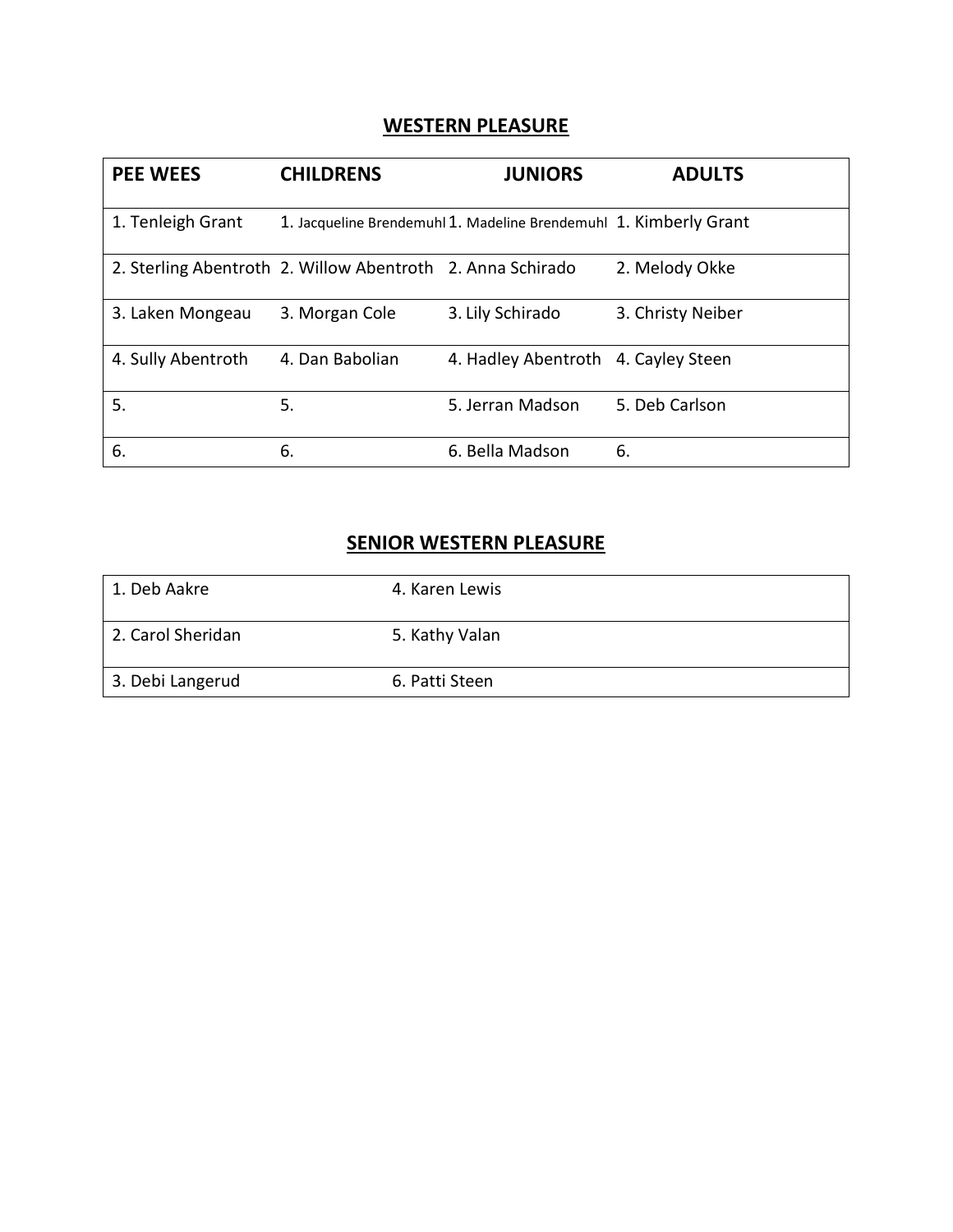## **WESTERN HORSEMANSHIP**

| <b>PEE WEE</b>     | <b>CHILDREN</b>                                | <b>JUNIORS</b>            | <b>ADULTS</b>     |
|--------------------|------------------------------------------------|---------------------------|-------------------|
|                    | 1. Sterling Abentroth 1. Jacqueline Brendemuhl | 1. Hadley Abentroth       | 1. Melody Okke    |
| 2. Tenleigh Grant  | 2. Willow Abentroth                            | 2. Calais Olson           | 2. Cayley Steen   |
| 3. Sully Abentroth | 3. Morgan Cole                                 | 3. Jerran Madson          | 3. Christy Neiber |
| 4. Laken Mongeau   | 4. Dan Babolian                                | 4. Ella Streff            | 4. Kimberly Grant |
| 5.                 | 5.                                             | 5. Bella Madson           | 5.                |
| 6.                 | 6.                                             | 6. Madeline Brendemuhl 6. |                   |

## **SENIOR WESTERN HORSEMANSHIP**

| 1. Kathy Valan    | 4. Deb Aakre             |
|-------------------|--------------------------|
| 2. Carol Sheridan | 5. Karen Lewis           |
| 3. Debi Langerud  | 6. Diane Brommenschenkel |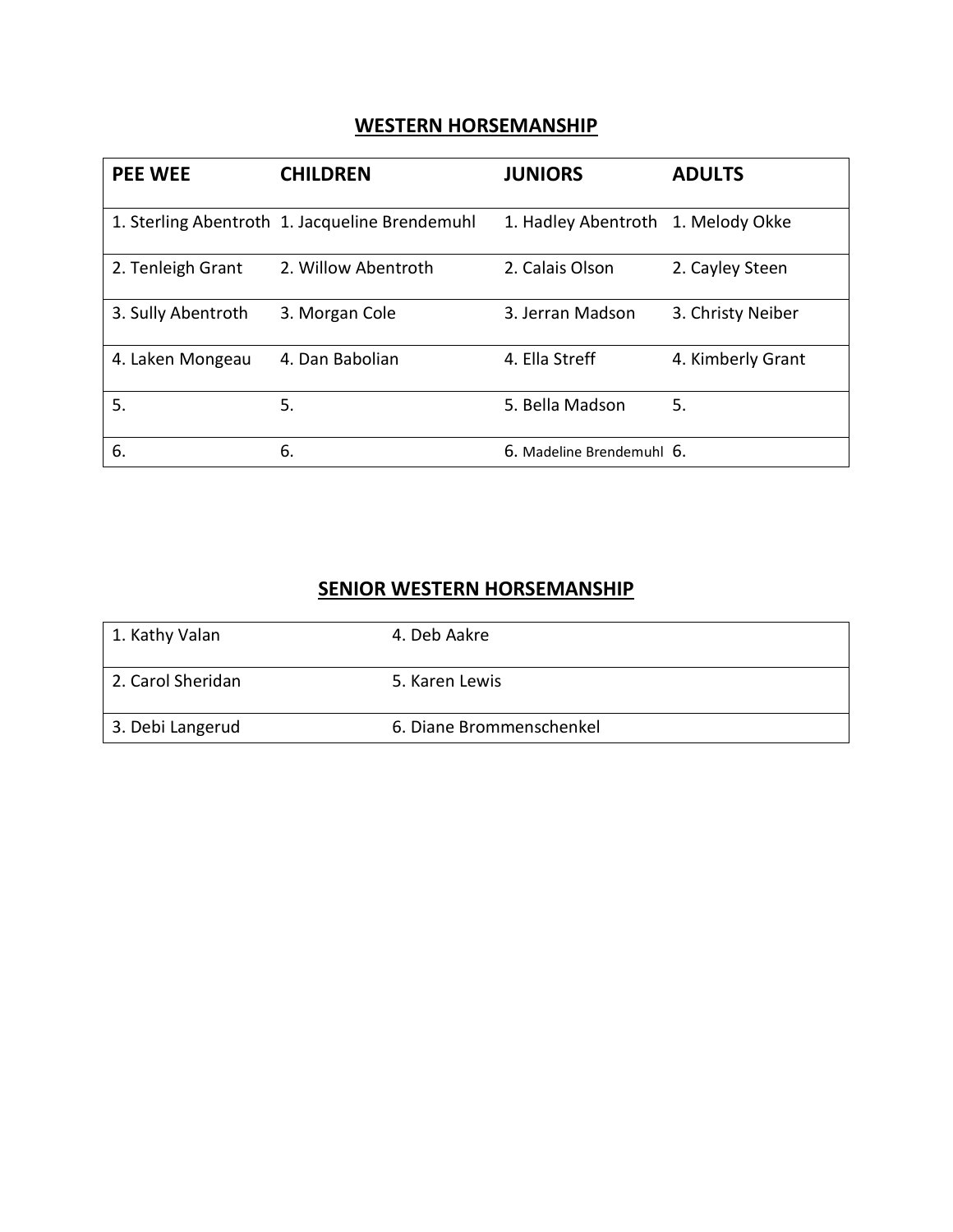# **EGG & SPOON**

| <b>PEE WEE</b>    | <b>CHILDREN</b>                           | <b>JUNIORS</b>            | <b>ADULTS</b>      |
|-------------------|-------------------------------------------|---------------------------|--------------------|
| 1. Laken Mongeau  | 1. Morgan Cole                            | 1. Jerran Madson          | 1. Megan Ostgarden |
| 2. Tenleigh Grant | 2. Dan Babolian                           | 2. Ella Streff            | 2. Shawna Cole     |
| 3.                | 3. Hadlee Stevenson 3. Bella Madson       |                           | 3.                 |
| 4.                | 4. Easton Madson                          | 4. Calais Olson           | 4.                 |
| 5.                | 5. Aubree Jordan                          | 5. Madeline Brendemuhl 5. |                    |
| 6.                | 6. Jacqueline Brendemuhl 6. Lily Schirado |                           | 6.                 |

# **SENIOR EGG & SPOON**

| 1. Carol Sheridan |  |
|-------------------|--|
| 2. Debi Langerud  |  |
|                   |  |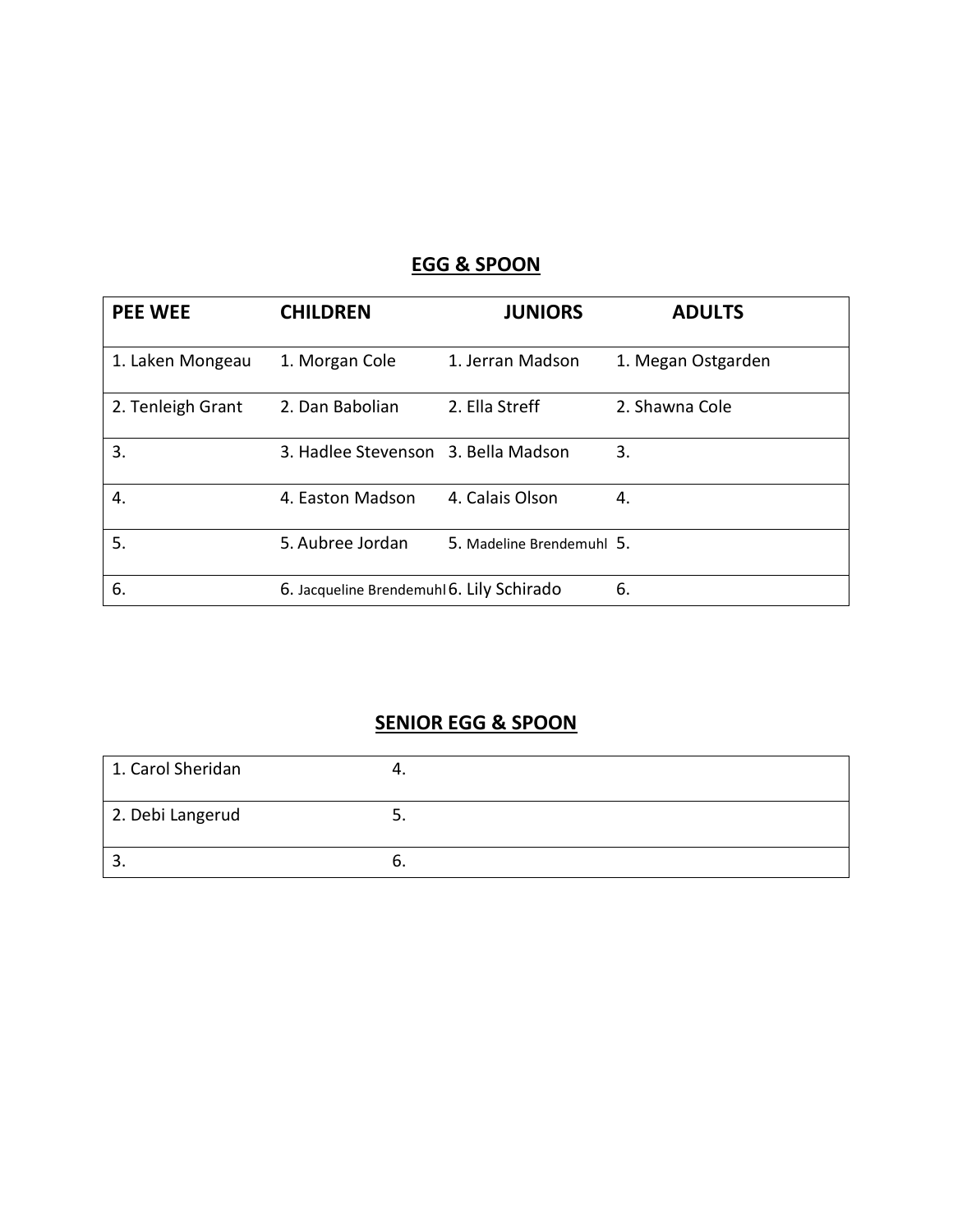### **BARRELS**

| <b>PEE WEE</b>                                    | <b>CHILDREN</b>                                                                | <b>JUNIORS</b>                |
|---------------------------------------------------|--------------------------------------------------------------------------------|-------------------------------|
|                                                   | 1. Sterling Abentroth 26.403 1. Willow Abentroth 17.396 1. Calais Olson 16.394 |                               |
| 2. Sully Abentroth 33.145                         | 2. Easton Madson 26.529                                                        | 2. Lily Schirado 16.425       |
| 3. Tenleigh Grant 36.360                          | 3. Aubree Jordan 28.261                                                        | 3. Annabelle Begg 16.854      |
| 4. Briggs Stevenson 49.175 4. Dan Babolian 34.574 |                                                                                | 4. Madeline Brendemuhl 17.064 |
| 5. Laken Mongeau 73.099                           | 5. Jacqueline Brendemuhl 34.846 5. Bella Madson 18.043                         |                               |
| 6.                                                | 6. Morgan Cole 39.176                                                          | 6. Anna Schirado 18.338       |

| <b>ADULTS</b>             | <b>SENIORS</b>                  |
|---------------------------|---------------------------------|
| 1. Christy Neiber 15.046  | 1. Carol Sheridan 16.154        |
| 2. Melody Okke 16.361     | 2. Kathy Valan 16.731           |
| 3. Shawna Cole 18.811     | 3. Diane Brommenschenkel 19.942 |
| 4. Cayley Steen 21.245    | 4. Patti Steen 24.398           |
| 5. Megan Ostgarden 25.957 | 5. Karen Lewis 34.078           |
| 6. Deb Carlson 26.291     | 6. Debi Langerud 39.851         |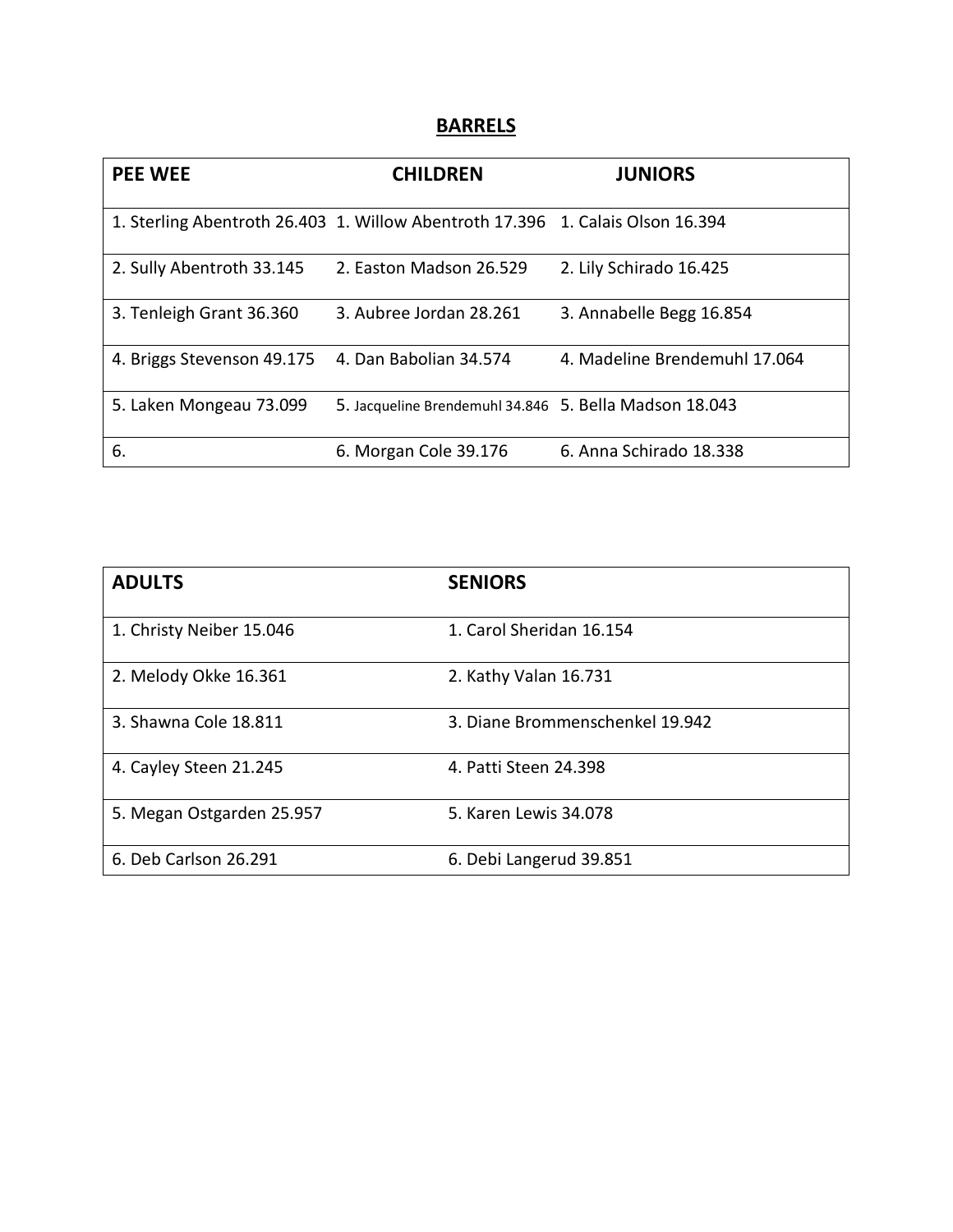# **POLES**

| <b>PEE WEE</b><br><b>CHILDREN</b> |                                                                                  | <b>JUNIORS</b>                                           |
|-----------------------------------|----------------------------------------------------------------------------------|----------------------------------------------------------|
|                                   | 1. Sterling Abentroth 39.457 1. Willow Abentroth 29.856 1. Annabelle Begg 25.730 |                                                          |
| 2. Sully Abentroth 55.710         | 2. Aubree Jordan 35.063                                                          | 2. Jerran Madson 31.792                                  |
| 3. Briggs Stevenson62.169         | 3. Morgan Cole 40.087                                                            | 3. Lily Schirado 33.006                                  |
| 4. Tenleigh Grant 68.800          |                                                                                  | 4. Hadlee Stevenson 44.170 4. Madeline Brendemuhl 33.246 |
| 5. Laken Mongeau 86.917           | 5. Easton Madson 44.859                                                          | 5. Anna Schirado 34.168                                  |
| 6.                                | 6. Dan Babolian 52.182                                                           | 6. Ella Streff 35.178                                    |

| <b>ADULTS</b>             | <b>SENIORS</b>                  |
|---------------------------|---------------------------------|
| 1. Melody Okke 24.117     | 1. Carol Sheridan 27.110        |
| 2. Megan Ostgarden 27.800 | 2. Diane Brommenschenkel 34.584 |
| 3. Christy Neiber 29.586  | 3. Kathy Valan 36.266           |
| 4. Shawna Cole 32.291     | 4. Patti Steen 37.369           |
| 5. Cayley Steen 35.876    | 5. Debi Langerud 53.087         |
| 6. Deb Carlson 41.223     | 6.                              |